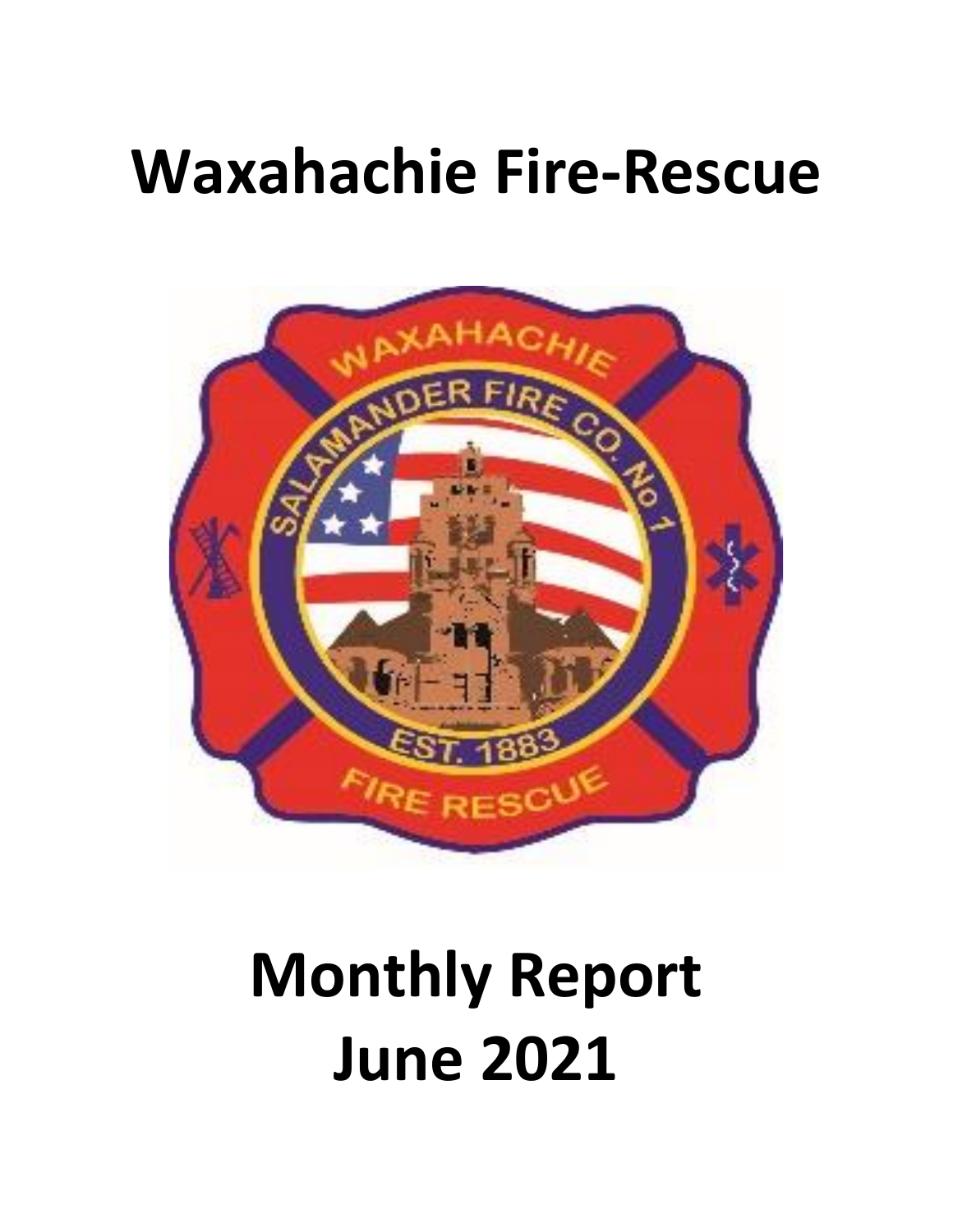

## **Fire Statistics**



| <b>Major Incident Type</b>                        | Count | Percentage |
|---------------------------------------------------|-------|------------|
| <b>Fires</b>                                      | 5     | 1.27       |
| Overpressure rupture, explosion, overheat-no fire | 0     | 0.00       |
| Rescue & Emergency Medical Service                | 274   | 69.54      |
| Hazardous Condition (No Fire)                     | 12    | 3.05       |
| Service Call                                      | 48    | 12.19      |
| Good Intent Call                                  | 17    | 4.31       |
| <b>False Alarm and False Call</b>                 | 37    | 9.39       |
| Severe Weather & Natural Disaster                 |       | 0.00       |
| Special Incident Type                             | 1     | 0.25       |
| <b>Total All Calls</b>                            | 394   |            |

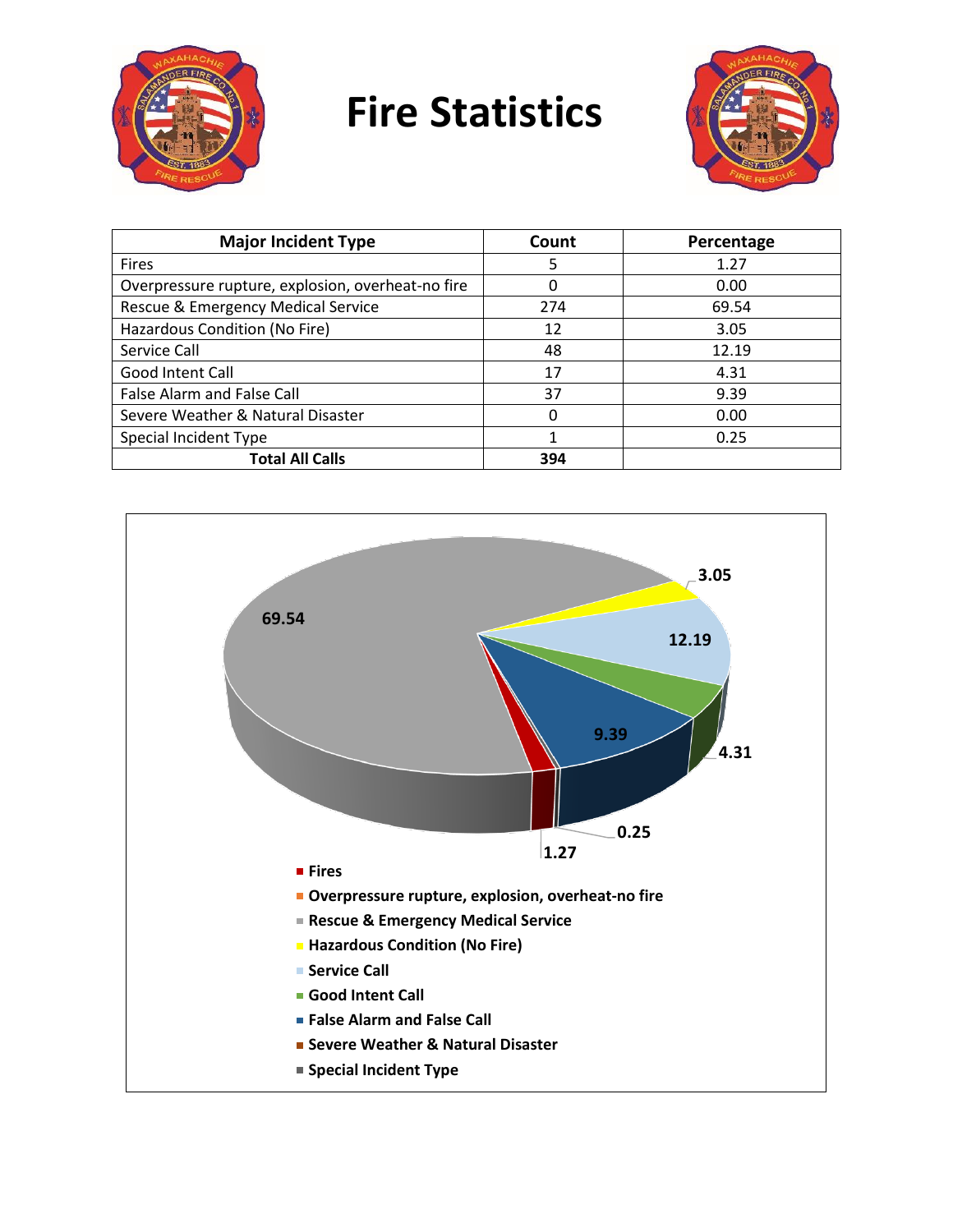

**Fire-Rescue Incident** 

## **Response Time Analysis**



| <b>Response Minutes</b>               | Count | Percentage                         |
|---------------------------------------|-------|------------------------------------|
| 00                                    | 3     | 0.77                               |
| 01                                    | 9     | 2.31                               |
| 02                                    | 33    | 8.46                               |
| 03                                    | 60    | 15.39                              |
| 04                                    | 68    | 17.44                              |
| 05                                    | 70    | 17.93                              |
| 06                                    | 47    | 12.05                              |
| 07                                    | 41    | 10.51                              |
| 08                                    | 33    | 8.46                               |
| 09                                    | 7     | 1.80                               |
| 10                                    | 8     | 2.05                               |
| 11                                    | 4     | 1.03                               |
| 12                                    | 4     | 1.03                               |
| 13                                    | 2     | 0.51                               |
| $14+$                                 | 1     | 0.26                               |
| <b>Total of All Incident Arrivals</b> | 390   | <b>Average Response Time 05:34</b> |
| <b>Cancelled Prior to Arrival</b>     | 4     | ΝA                                 |
| <b>Total Incidents</b>                | 394   |                                    |

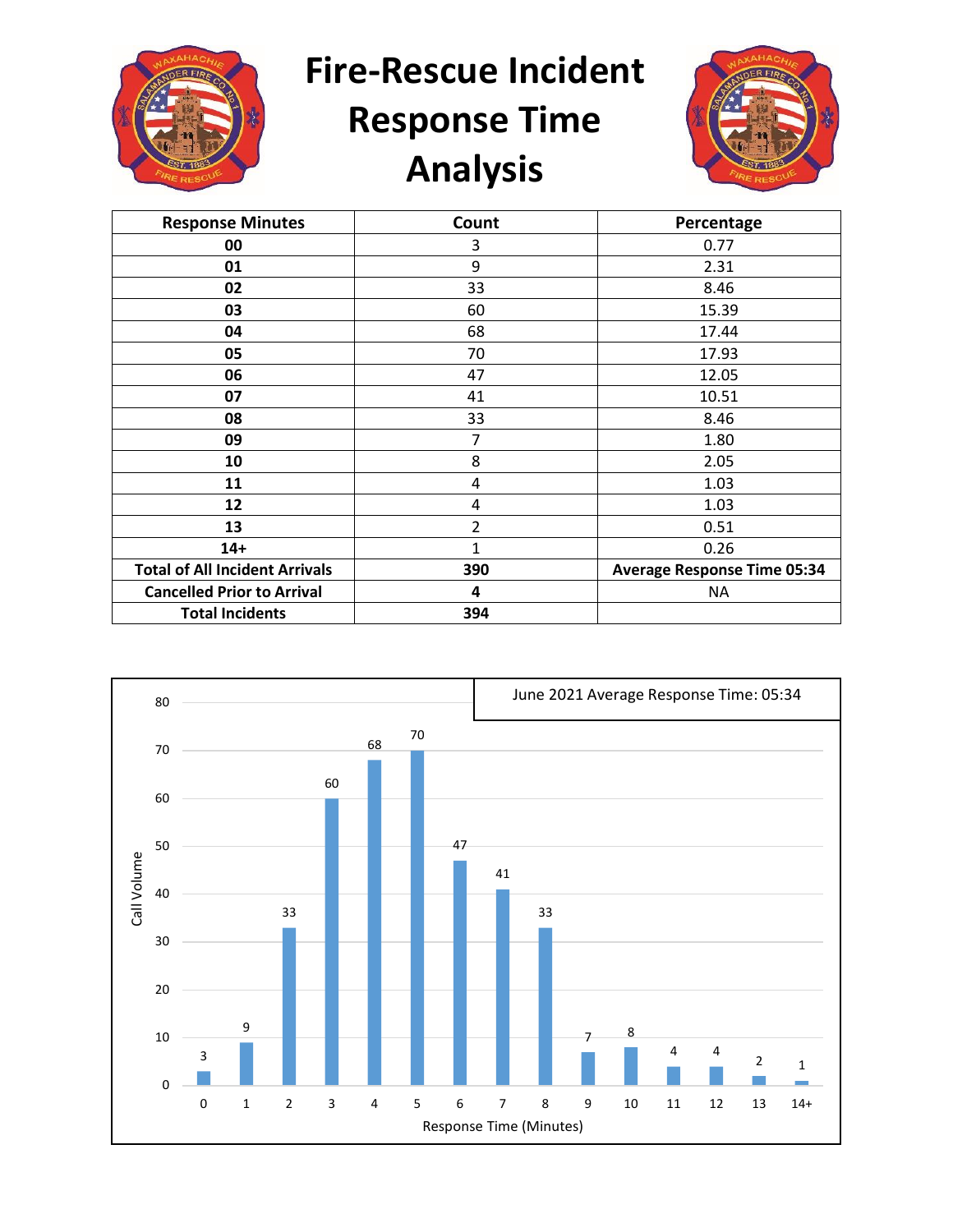

#### **Monthly Fire Prevention / Inspection Statistics**



| <b>Fire Prevention &amp; Inspection Activity</b> | Count                   | Percentage |
|--------------------------------------------------|-------------------------|------------|
| <b>Certificate of Occupancies</b>                | 15                      | 8.72       |
| Fire Alarm Inspection                            | $\mathbf{1}$            | 0.58       |
| <b>Foster Home Inspections</b>                   | 1                       | 0.58       |
| <b>General Inspections</b>                       | 9                       | 5.23       |
| <b>Plan Reviews</b>                              | 68                      | 39.56      |
| Site Inspections                                 | $\Omega$                | 0.00       |
| Fire Sprinkler Inspections                       | 49                      | 28.49      |
| Ventahood Inspections                            | 0                       | 0.00       |
| Other Inspections                                | $\mathbf{1}$            | 0.58       |
| Re-Inspections                                   | 4                       | 2.33       |
| <b>Total Inspections</b>                         | 148                     | 86.05      |
| Consultations                                    | 22                      | 12.80      |
| <b>Control Burn Authorizations</b>               | 0                       | 0.00       |
| <b>Presentations Made</b>                        | $\Omega$                | 0.00       |
| <b>Total Miscellaneous Activity</b>              | 22                      | 12.80      |
| Incident Response (on-duty)                      | 2                       | 1.13       |
| Incident Response (off-duty)                     | 0                       | 0.00       |
| <b>Total Incident Responses</b>                  | $\overline{\mathbf{2}}$ | 1.13       |
| Fire/Arson Investigations Performed (on-duty)    | 0                       | 0.00       |
| Fire/Arson Investigations Performed (off-duty)   | 0                       | 0.00       |
| <b>Total Investigations</b>                      | 0                       | 0.00       |
| <b>Total All Activities</b>                      | 172                     |            |